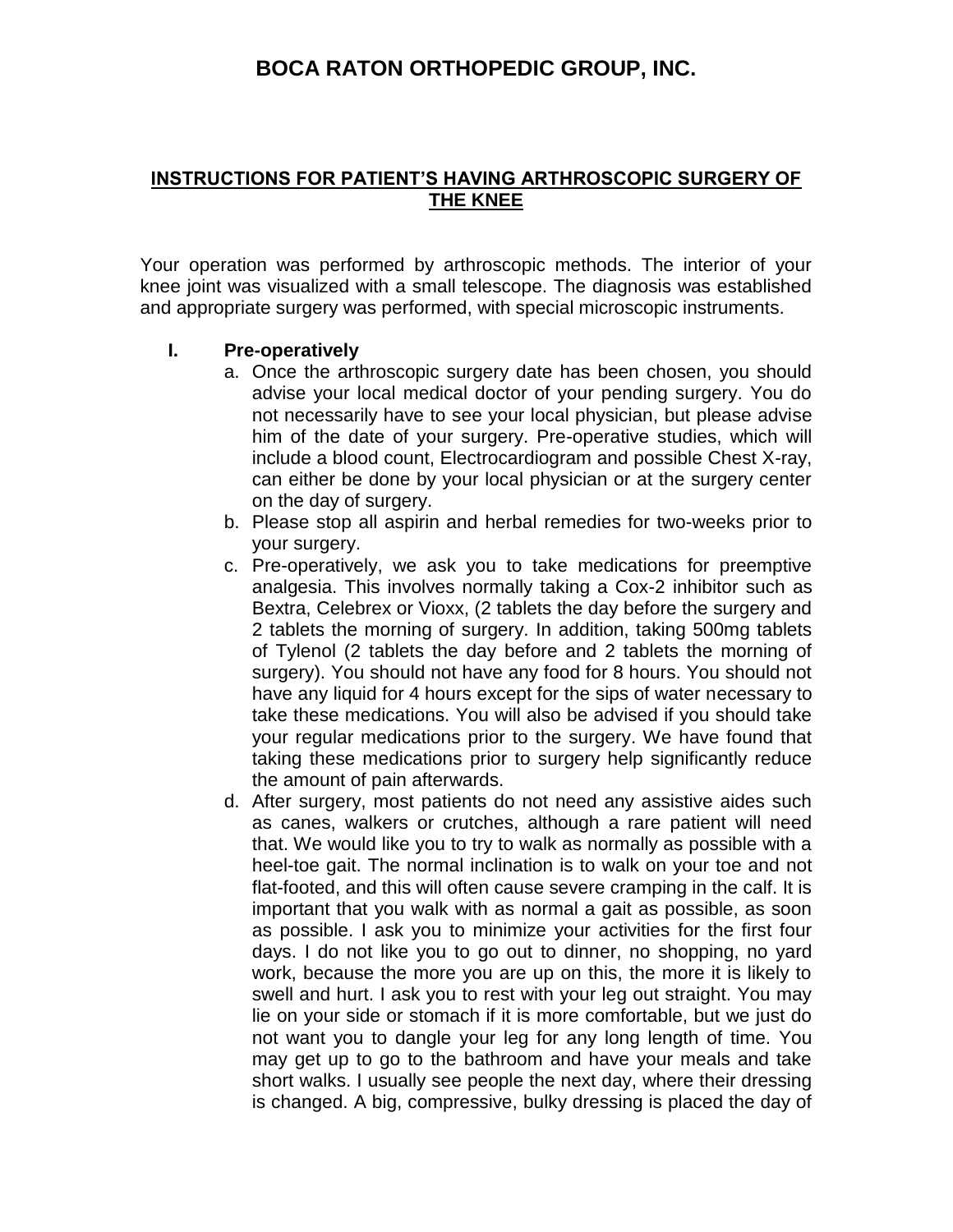## **BOCA RATON ORTHOPEDIC GROUP, INC.**

your surgery. Fluid is used to distend the knee for visualization and much of this fluid then comes out during the evening. The wounds are left open so this fluid can drain into the dressing. Do not be alarmed by the dampness or bleeding in the bandage, as this is a common occurrence. The next day in the office, the dressing will be changed and the Steri-strips will be applied to your wounds. These will normally come off on their own in five to six days. If not, you can take them off. If they do come off early, simply place band-aids over the holes. If you are unable to come in for a dressing change the next day, I may suture the wounds. These sutures then will be removed several days later. Ice will not get through the heavy bandage the first night, but after that, I ask you to use ice such as a bag of frozen peas, for 15 minutes, 5 times a day. I also ask you to start the exercise program. You normally shower after 48 hours, but we ask you not to use a pool or soak you leg in a bath for 10 days. After the first day, I would like you to change your gauze pads, which will be given to you, twice a day. Once after a shower in the morning, and once a second time, using the ACE bandage to keep these in place. If your foot swells, becomes cold or tingles, the first thing is to loosen the ACE wrap. If symptoms persist, or you have a temperature more than 101°F, please call our office at 561-391- 5515. Swelling is a normal part of the post-operative period and if the swelling persists, and does not go down with medications and ice, sometimes I will drain the knee in the post-operative periods. Exercises are an important part of your recovery to rebuild your quadriceps muscle, which is the large anterior muscle of your leg. We ask you to do three exercises: (1) Isometric Quad – Lay on your back, stretch your leg as straight as you can by pushing your knee down to extend the leg as far as possible. Hold this for 6 to 10 seconds, than release. Do this 10 to 12 times each hour. (2) Straight-Leg Left – Lying down, raise your leg 12 inches, push your heel out for 6 to 10 seconds; do this 5 times an hour. (3) Bending exercises – Bending your knee only needs to be done only 3 times a day while sitting in a chair, preferably on a smooth floor. While sitting, slide yourself to the edge of the chair, stretch your leg out straight with your foot on the floor, slide your foot along the floor underneath you, as far back as it will go, without too much discomfort. Do not force it in any way. Try to bring it back a little further each time. Do this 3 times a day. You may experience soreness and stiffness, and this is a routine part of the postoperative course. By the end of a week, you should have 90 degrees of flexion and this will persist. I recommend starting an exercise program, usually about the fifth day after surgery. This can be done on your own if you belong to a gym facility. I recommend